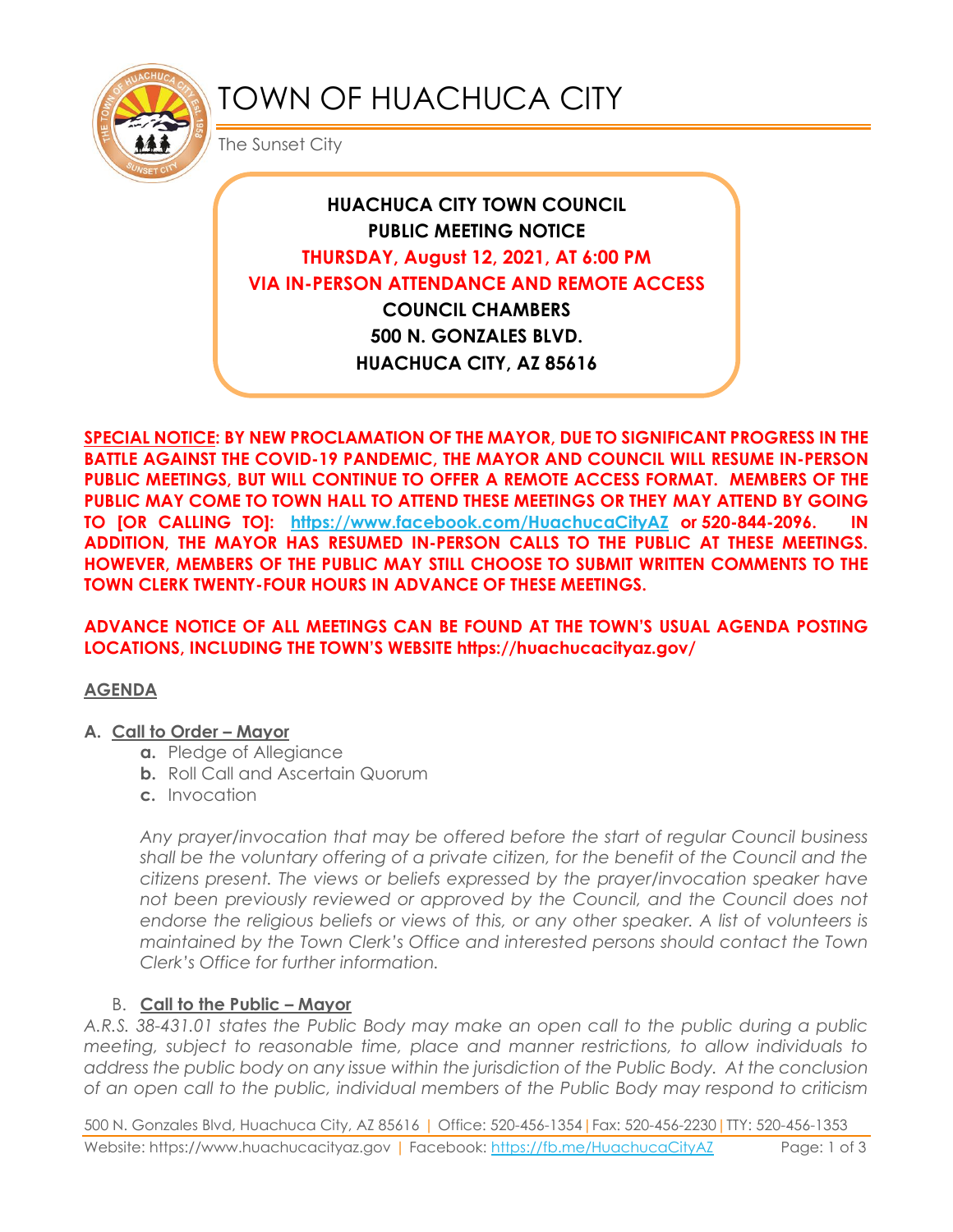*made by those who have addressed the Public Body, may ask staff to review a matter or may ask that a matter be put on a future agenda. However, members of the Public Body shall not discuss or take legal action on matters raised during an open call to the public unless the matters are properly noticed for discussion and legal action.*

## **C. Consent Agenda - Mayor**

*All items listed in the Consent Agenda are considered routine matters and will be enacted by one motion of the Council. There will be no separate discussion of these items unless a Member of the Town Council requests that an item or items be removed for discussion. Council Members may ask questions without removal of the item from the Consent Agenda. Items removed from the Consent Agenda are considered in their normal sequence as listed on the agenda, unless called out of sequence.*

C.1 Approval of the Minutes of the Regular Council Meeting and Executive Session held on July 22, 2021.

C.2 Approval of the Payment Approval Report.

## **D. Unfinished Business before the Council – Mayor**

*Public comment will be taken at the beginning of each agenda item, after the subject has been announced by the Mayor and explained by staff. Any citizen, who wishes, may speak one time for five minutes on each agenda item before or after Council discussion. Questions from Council Members, however, may be directed to staff or a member of the public through the Mayor at any time.*

#### **E. New Business Before Council - Mayor**

*Public comment will be taken at the beginning of each agenda item, after the subject has been announced by the Mayor and explained by staff. Any citizen, who wishes, may speak one time for five minutes on each agenda item before or after Council discussion. Questions from Council Members, however, may be directed to staff or a member of the public through the Mayor at any time.* 

**E.1 Discussion and or/Action [Town Attorney]: The Council might vote to go into executive [closed] session, pursuant to A.R.S. 38-431.03(A) (3) & (4), for legal advice, consultation and to direct its attorneys concerning the water rights adjudication in Maricopa County Case No. W1- 11-0245 ["***In Re the General Adjudication of All Rights to Use Water in the Gila River System and Source***"]. Following the executive session, the Council might take action to direct its attorneys.**

**E2 Discussion and/or Action [Mayor Wallace]: RESOLUTION NO. 2021-16 A RESOLUTION OF THE MAYOR AND COUNCIL OF THE TOWN OF HUACHUCA CITY, APPROVING A PURCHASE/SALE AGREEMENT WITH MOVING SERVICES, INC., TO SELL THE TOWN'S REAL PROPERTY LOCATED AT 300 HOWARD STREET.**

**E.3 Discussion and/or Action [Mayor Wallace]: Designation of new primary and alternate representatives to the Sierra Vista Metropolitan Planning Organization (SVMPO) Board. The SVMPO is a transportation policy and planning agency serving the City of Sierra Vista, the Town**